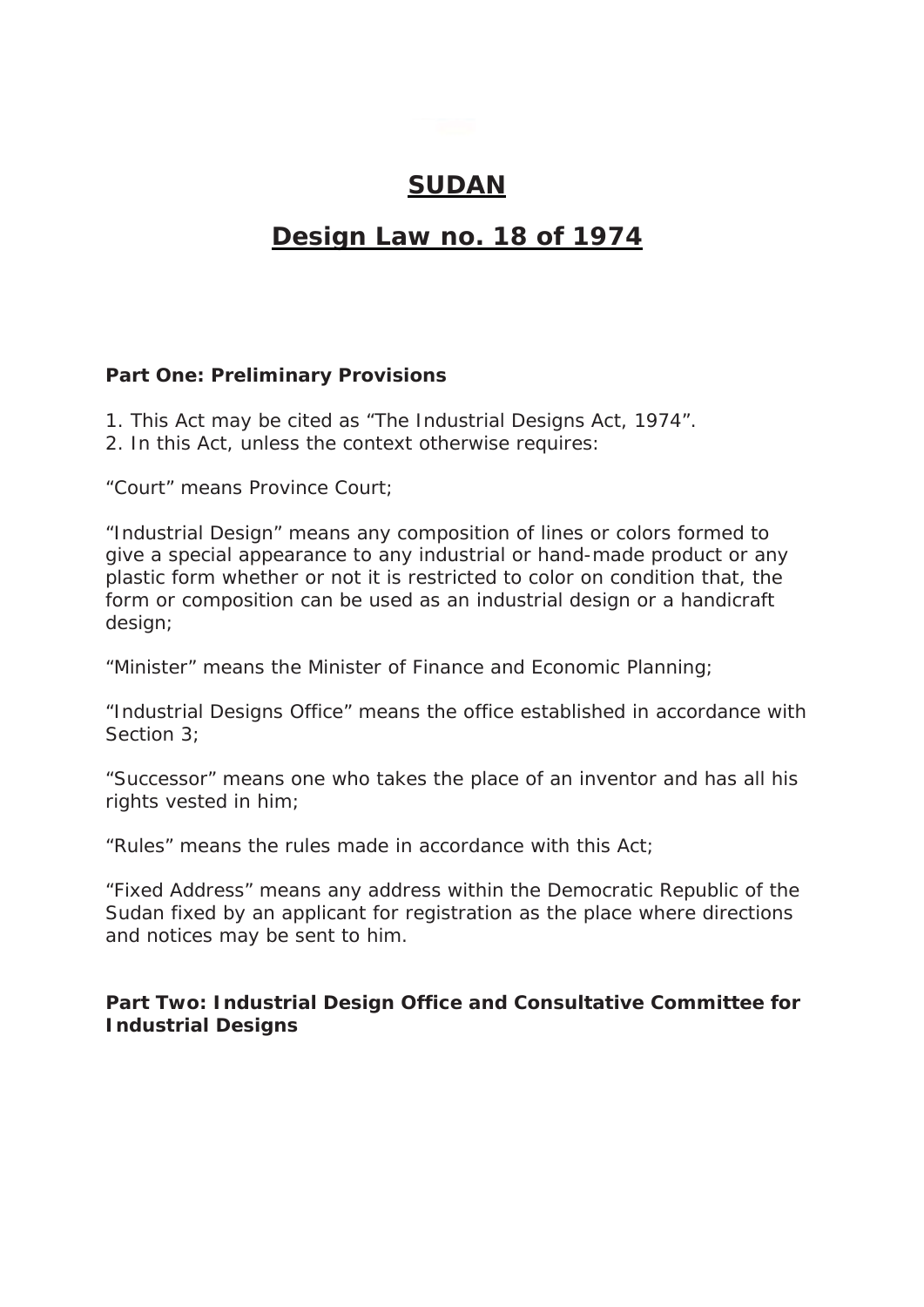3. The Minister may establish an office for industrial designs to carry out the functions vested in it by the provisions of the ACT.

4. The Minister may set up a committee known as "The Consultative Committee for Industrial Design" for the purpose of giving of opinions on applications for registration of industrial designs, the functions of such committee shall be specified by the Minister.

**Part Three: Scope and Conditions for Protection**

5. (1) Industrial designers shall enjoy the rights provided for in this Act, so long as they comply with all conditions and procedures laid down by this Act without prejudice to any rights vested in them under any other law.

(2) Protection given by this Act shall not extend to any part of an industrial design if the purpose of the industrial design is solely to achieve a technical result.

6. (1) Industrial designs shall not enjoy protection under this Act unless they are

registered in accordance with its provisions.

(2) Registration of an industrial design shall, according to law, be given to the first person whose application fulfills all the right conditions or to the person who by satisfying the conditions, shall be tghe first to lawfully apply for priority of registration on the ground of having made an application for registration in a foreign country at an earlier date.

7. (1) Only new industrial designs shall enjoy the protection provided for in this Act.

(2) Industrial designs, which, are against the public interest or morals shall not be protected under this Act.

8. (1) The forwarding of an application shall be a presumption of novelty of an industrial design at the time of such application.

(2) An industrial design shall not be considered new if it is available to the public, at any place and by any means whether by prior use or description before the date of an application for its registration or before the date when it can be legally claimed and unless its designer proves that he was not in a position to know about the availability of the design to the public.

(3) An industrial design shall not be deemed to have been made available to the public solely by reason of the fact that, within a period of six months preceding the filing of an application for registration, the designer or his successor has exhibited it in a nationally or internationally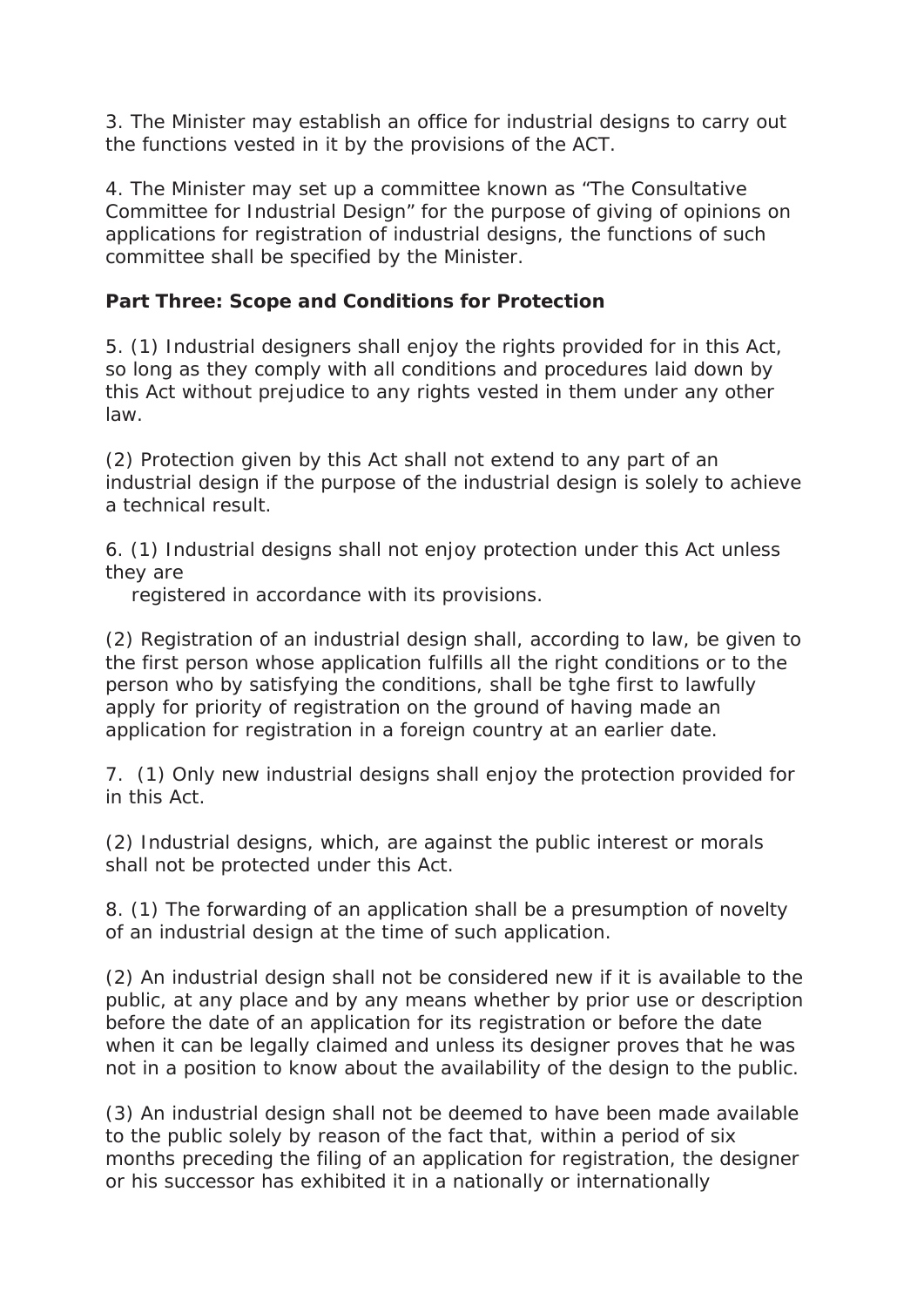recognized exhibition.

(4) An industrial design shall not be considered as new because it contains minor difference from preceding industrial designs, or because it related to process different from that to which the other industrial designs are related.

9. The provisions on international conventions whether bilateral or multinational to which the democratic Republic of the Sudan is or will become a party shall be applied to regulate the right of the nationals of member states to such conventions or their representatives.

10. Foreigners who do not come under the preceding section shall have the same rights as citizens, so long as no order is made by the Minister, suspending the application of these provisions to the nationals of a country or like persons on the ground that such country does not give reciprocal treatment.

**Part Four: Right to Legal Protection**

11. (1) Subject to the provisions of section 13 a designer or his successor shall have the right to ask for legal protection.

(2) If two persons jointly create an industrial design, the right of legal protection shall vest in them or in their successors jointly. But if a person has merely assisted in the creation of an industrial design and has made no contribution of a creative nature he shall not be deemed to be a codesigner.

(3) Any person, who is first to file an application for registration of an industrial design, or the first person to claim a right to an industrial design in a foreign country shall, subject to the provisions of sections 12 and 13, be deemed to be the designer or his successor.

12. (1) If the essential elements of an industrial design, the subject of an application, have been obtained from a design of another person without the consent of that person on the filing of such application, the rightful owner may request that the registration or the application be transferred to his name.

(2) The original designer of an industrial design, may give his consent subsequent to the filing of an application, and shall be deemed to have given it on the date of the filing of the application.

13. (1) Subject to the provisions of this Act, in private contracts providing for the making of a specific design and in the absence of a provision to the contrary, the ownership of an industrial design made in execution of such a contract shall be the property of the person who was asked to do it or the property of his employer.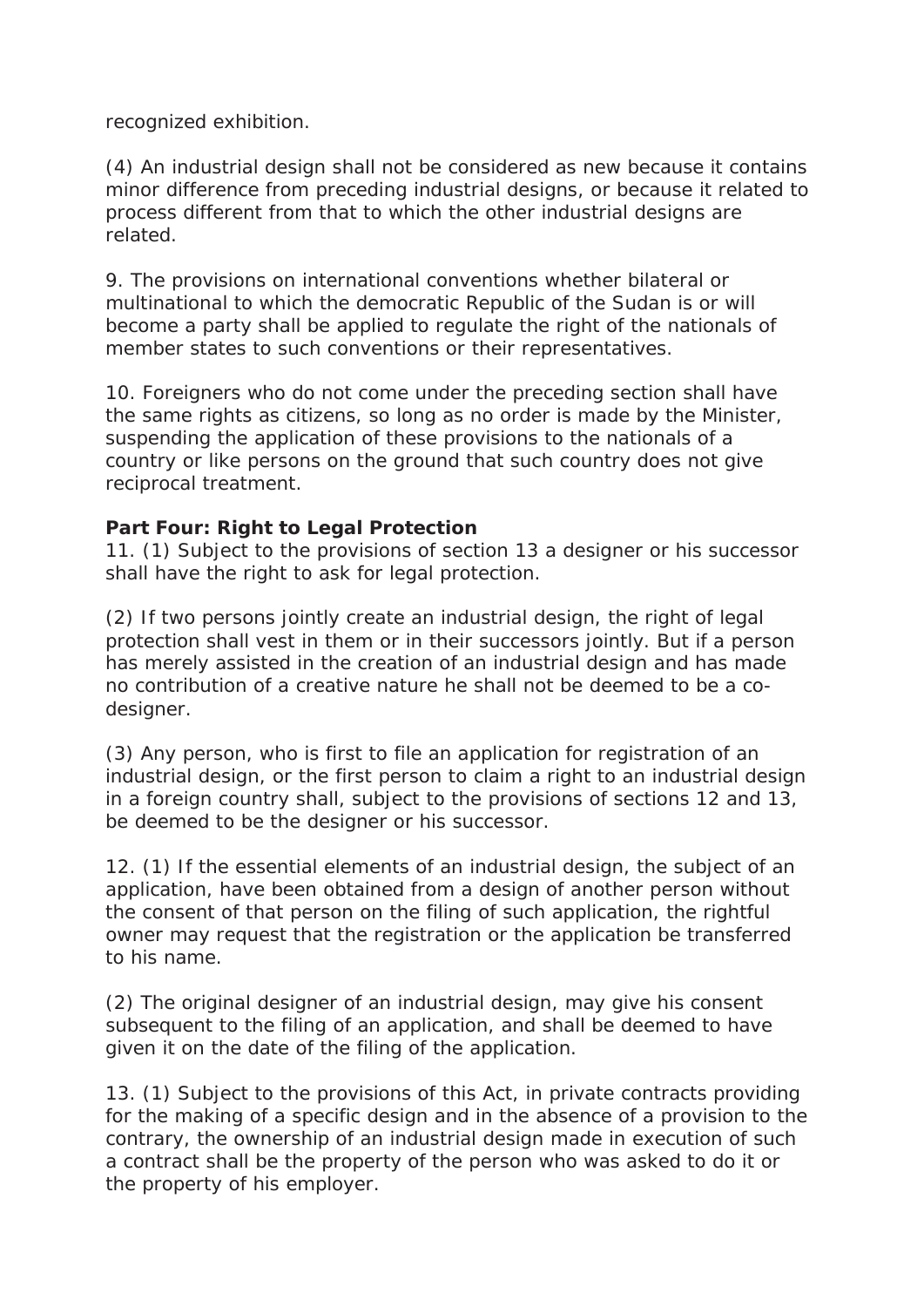(2) The preceding provisions shall apply if the contract of service does not require creative work from the employee.

(3) In the case provided for in sub- section (2) an employee designer shall have the right to a payment, taking into consideration, his salary and the importance of his industrial design. Such payment shall, in absence of agreement between the parties, be fixed by the Court.

14. (1) The designer of an industrial design shall have the right to have his name stated in the registration as such.

(2) There shall be no agreement contrary to the immediately preceding provisions.

**Part Five: Procedure for Registration**

15. (1) An application for registration of an industrial design shall be addressed to the Industrial Designs Office and shall contain the following:

(a) an application for registration of the industrial design;

(b) the name and address of the applicant in full, and if the applicant's address is outside the Sudan, he shall state his fixed address;

(c) a specimen of the material of which the industrial design is made or a photographic picture or sketch drawing of the industrial design in color, if possible, or an architectural model or any other means of production which is shown by such representation;

(d) an indication of the method of production of the industrial design, and if the rules provide for classification an indication of the class or classes to which it belongs.

(2) If the actual designer of the industrial design wishes to have his name stated in the registered particulars he shall be required to attach a certificate bearing his name, address and signature.

(3) If the application is filed through an agent, it shall be accompanied by a power of attorney, signed by the applicant. Ratification or certification of a signature shall not be necessary.

(4) The application may contain from 1 to 50 industrial designs if the relevant products are of the same kind or kinds, or, if there are rules providing for classification, they are of the same class or classes.

(5) The rules shall stipulate the details and particulars which shall be contained in an application for registration of an industrial design.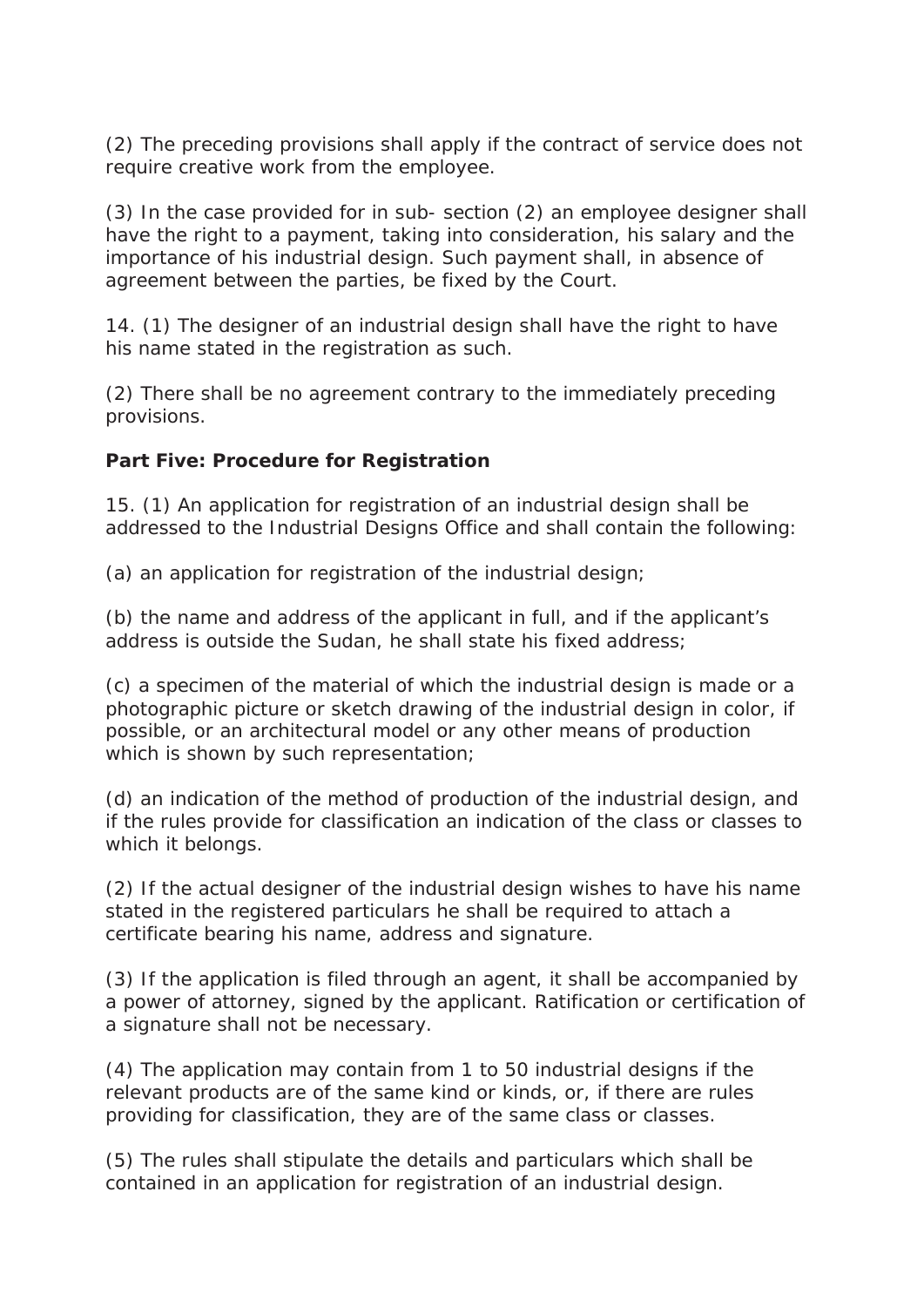16. The application for registration of an industrial design who wishes to benefit from priority of an earlier application filed in another country shall be required to attach to his application a written statement indicating the date and number of the earlier application, the country in which it was filed and the name of the applicant, and he shall forward, a period of three months from the date of the later application, a copy of the earlier application certified as being correct by the responsible authority in the country where such application was filed.

17. An application for registration of an industrial design, shall not be accepted except after payment of such fees as may be prescribed in accordance with the rules.

18. (1) The Industrial Designs Office shall examine the application so as to make sure that it confirms with section 7 (2), 15, 16 and 17.

(2) If the provisions of sections 7 (2), 15 and 17 are not complied with, the Industrial Designs Office shall refuse to register the industrial design, provided that priority may not be questioned.

19. (1) When the examination provided for in section 18 shows that the application has satisfied the requirements of sections 7 (2), 15 and 17, then the industrial design shall be registered in accordance with the application, and without further examination and in particular without examination as to whether or not the registration contravenes section 7  $(1)$ .

(2) If the examination provided for in section 18 shows that the requirements of section 16 have been complied with, the Industrial Designs Office shall record the priority claimed for the registration.

20. (1) The Industrial Designs Office shall establish a registry for industrial designs, which shall be recorded in chronological order. All the details of every design, required by this Act to be registered, shall be recorded therein.

(2) Subject to the provisions of section 22 relating to wax-sealed applications, the industrial designs register shall contain a true copy of the industrial design in which the registration number, the name, and address of the registered owner are shown. If his address is abroad it shall contain his fixed address together with the date of both the application and the registration. If there is any claim for priority it shall be noted together with the number, the date of the claim, the country where the claim was presented and the basis for the claim for priority and reference to the different stages of production according to the provisions of section 15 (1) (d) and finally the name and address of the true designer if his name is required for registration.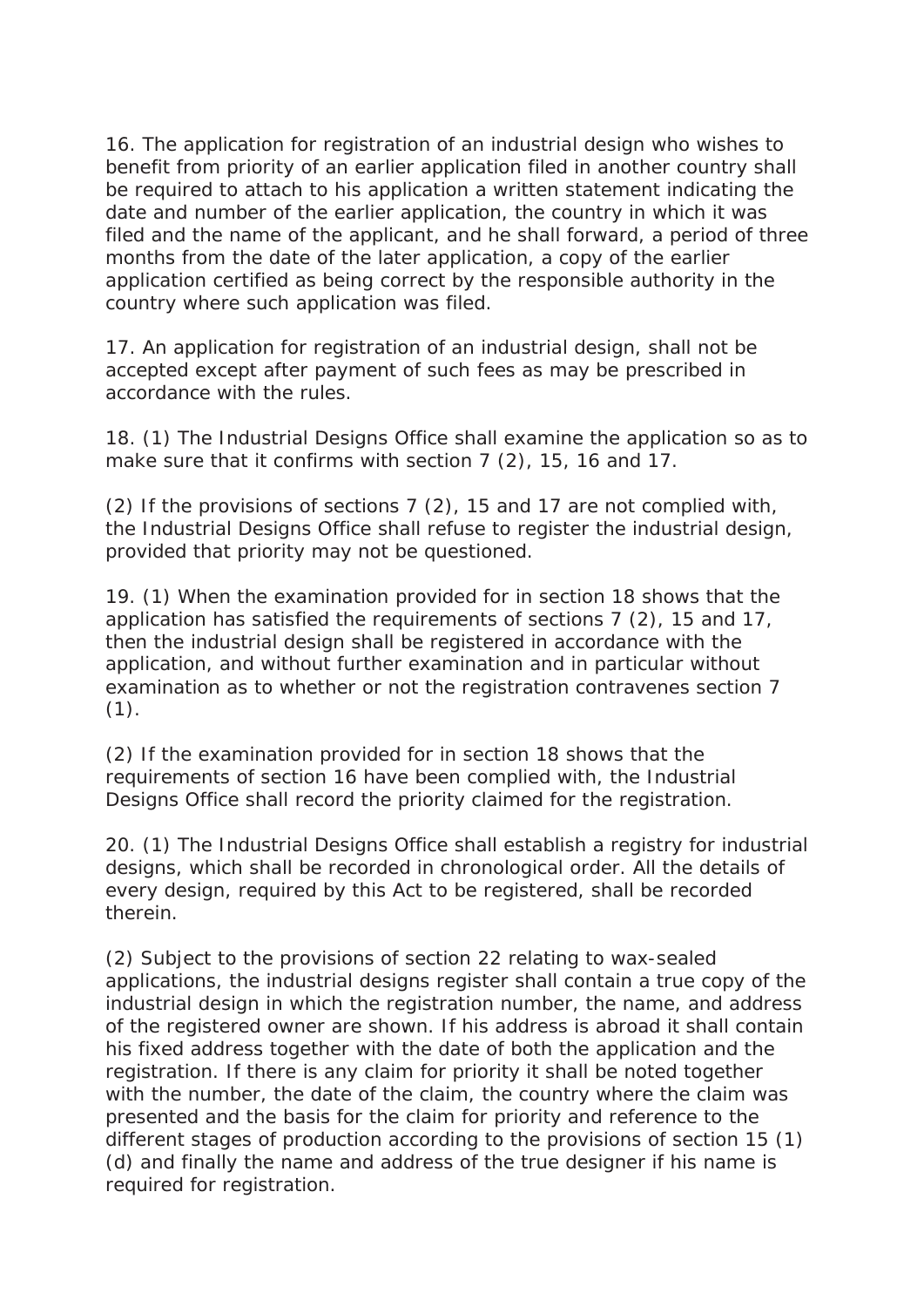(3) The office shall issue a certificate of registration of the industrial design and send it by registered mail to the address of the registered owner and if his address is abroad, to his fixed address.

(4) The office shall record any change in the address, or in the fixed address, and the owner of the registered industrial design shall notify the office of this change.

(5) If there is no provision to the contrary in this Act, correspondence issued in accordance with this Act shall be addressed and sent to the latest recorded address of the registered owner of the industrial design and at the same time to the latest registered fixed address.

21. (1) The office shall publish registered industrial designs in the order of their registration showing all the details mentioned in section 20 (2) provided that the publication shall be in the form and within the period provided for in the rules.

(2) It shall be possible to make a search, free of charge, against all industrial designs and all the recorded dealings in relation thereto in the Industrial Designs Office. Any person may have a copy of a design on payment of the prescribed fees and the cost incurred in making copies.

22. (1) An application for registration may require that his lodged industrial design be kept secret for a period not exceeding 12 months from the date of application. In such case the industrial design shall be forwarded in an envelope sealed with red wax.

(2) Registration and publication provided for in section 21 shall not contain a copy of the industrial design, but after the opening of the sealed envelope the registration shall be completed by forwarding a copy of the industrial design referred to in section 20 (2) and this copy shall be published with reference to the previous application.

(3) In every case, after the expiry of 12 months, the sealed envelope shall be opened automatically, and the applicant or his successor may, at any time, require the transfer of his application from a sealed application to an open application and the sealed envelope may also be opened if a Court so requires, provided that it shall be resealed with wax.

(4) An industrial design shall not be protected as provided for in this Act before the opening of the sealed envelope.

(5) Details of the aforementioned procedures shall be determined by the rules.

**Part Six: Term and Renewal of Registration of an Industrial Design**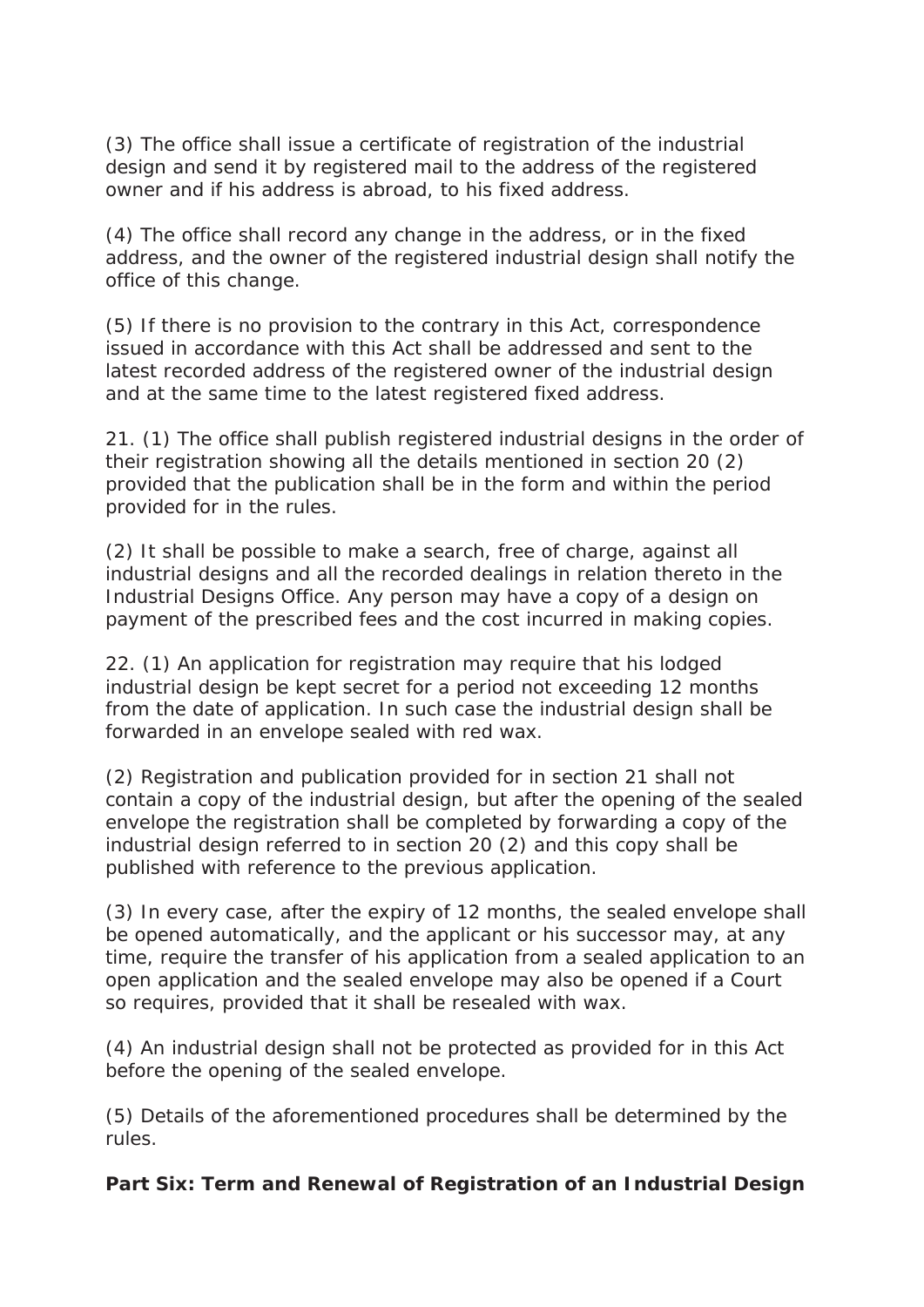23. If the term does not earlier expire in accordance with sections 35 to 37, the registration of an industrial design shall be valid for 5 years from the date of application.

24. (1) Registration of an industrial design may be renewed for two successive five year periods after payment of the renewal fees provided in the rules.

(2) Renewal fees shall be paid within 12 months preceding the period of termination of registration, nevertheless a period of six months shall be allowed to pay any additional fees after the lapse of the legal period, provided that any additional fees determined by the rules shall be paid.

(3) The Industrial Designs Office shall record renewal decisions and shall publish them in such form as may be prescribed and within the period specified by the rules.

**Part Seven: Rights Conferred by Registration of Industrial Designs**

25. Registration of an industrial design shall give the registered owner the right to prevent others from doing the following:

(a) using the industrial design in manufacturing a commodity;

(b) importing a commodity produced in accordance with the design or exhibiting it for sale or selling or utilizing it or reproducing it after protection is acquired;

(c) keeping that commodity with the intention of exhibiting it for sale, selling or utilizing it.

(2) The dealings mentioned in sub-section (1) shall not be lawful merely because they accentuate minor differences in the protected industrial design or because they relate to products other than by productions of the industrial design previously mentioned.

26. (1) The rights conferred by registration of an industrial design shall extend only to acts done for industrial or commercial purposes.

(2) The rights conferred by registration of an industrial design shall not extend to protection of a commodity by using the protected industrial design if the products have been lawfully sold in the Sudan.

**Part Eight: Assignment and Transfer of Applications and Registration of Joint Property Rights Conferred by Registration**

27. (1) Application for registration of industrial design may be assigned or transferred by inheritance.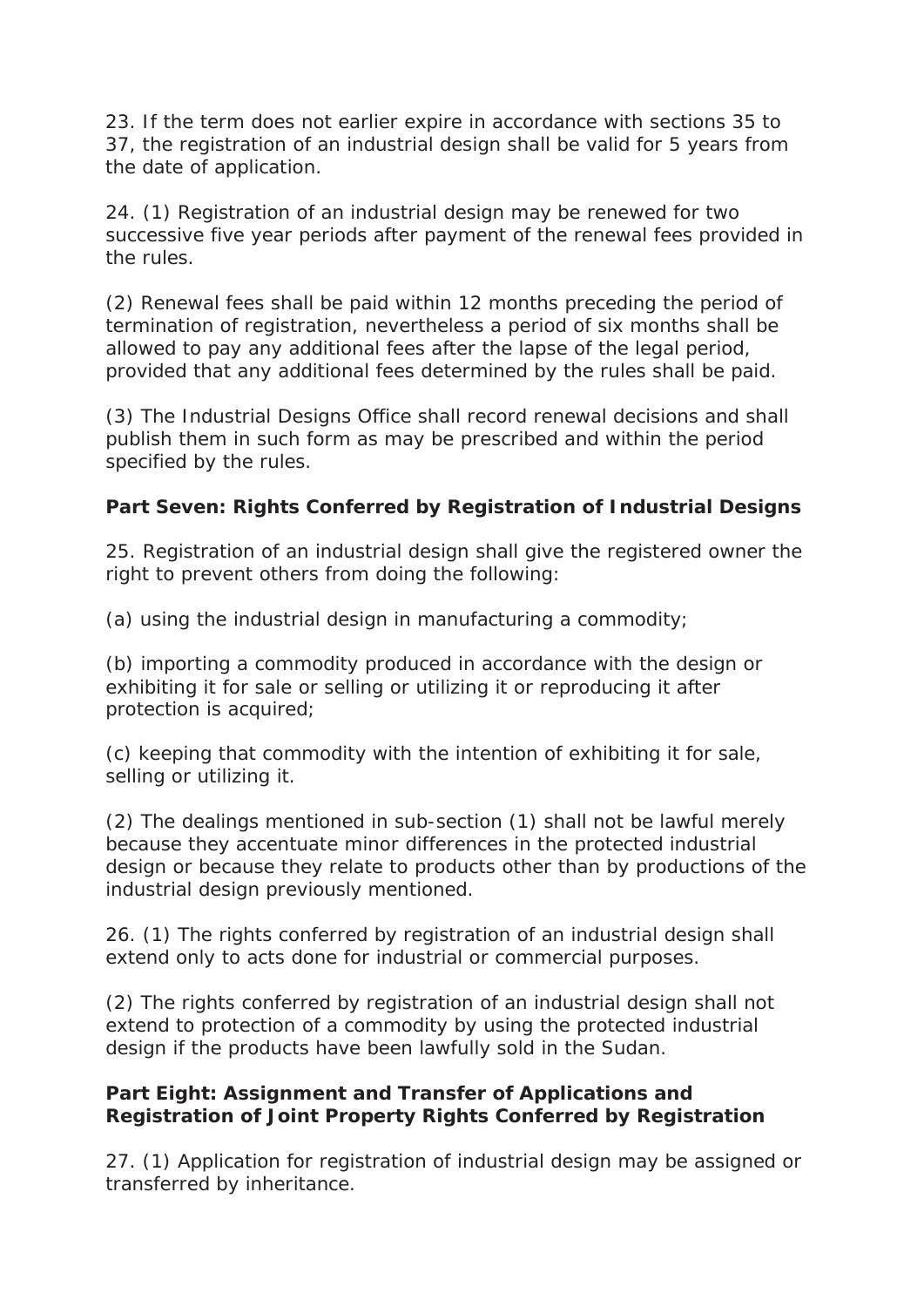(2) Transfer of applications and registrations shall be in writing and signed by the contracting parties.

(3) Assignment for transfer of registered industrial designs by inheritance shall be recorded in the Industrial Designs Office after payment of the fees prescribed by the rules, and assignment and transfer of applications shall be registered previously after payment of the fees. After registration of an industrial design it shall be registered in the name of the assignee or beneficiary.

(4) The assignment or transfer shall not be effective against third parties unless recorded in the register.

28. In the absence of any agreement to the contrary between the contracting parties, any or the owners participating in a registered industrial design may assign his share or benefit in the industrial design and exercise the rights conferred by section 25, provided that there shall be no license to third parties to utilize the industrial design without their unanimous consent.

**Part Nine: Licenses**

29. (1) The owner of an industrial design may grant by contract or by undertaking to another person a license to utilize an industrial design.

(2) The license shall be in writing and signed by the contracting parties.

(3) The license or an appropriate summary thereof shall be registered in the Industrial Designs Office after payment of the fees stipulated by the rules. The license shall not be effective against third parties unless registered.

(4) Registration of a license shall be cancelled on the application of the registered owner of the industrial design after proving the expiry of the license.

30. (1) The conditions set out in a license or connected thereto shall be void if they impose on the license in the industrial or commercial field restrictions not derived from the rights granted by registration of the industrial design or not necessary for the protection of those rights.

(2) The following special cases are not regarded as restrictions:

(a) restrictions concerning the extent of the use of an industrial design or its scope or the term or method or amount of production for which an industrial design may be used;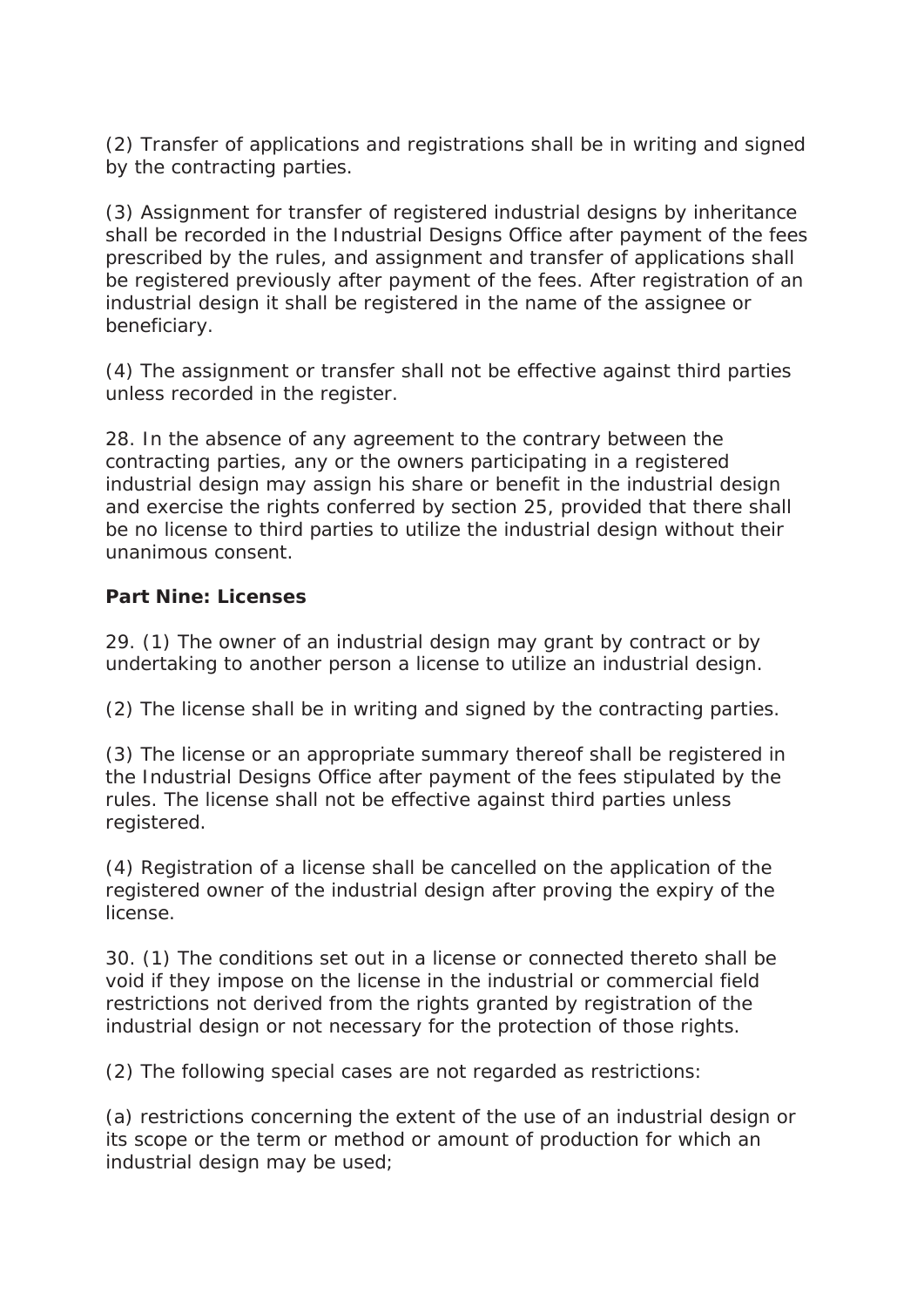(b) obligation of a license not to do anything which may affect the legality of the registration of an industrial design.

31. (1) Unless otherwise provided in a license, a licensor may grant additional licenses to other persons to use an industrial design. He may also use it himself.

(2) If a license is absolute, the licensor shall not grant licenses to other persons to use the same industrial design or use it himself unless there is an express provision to that effect.

32. Unless otherwise provided in the license a licensee shall have the right to do all the things referred to in section 25 during the period of registration and the renewal of registration inside the Sudan, and anything related to applications in respect of the industrial design.

33. (1) Unless otherwise provided in the license, the license shall not be transferable to third parties, and the licensee shall not have a right to grant sub-licenses.

(2) If the licensee is entitled by contract to transfer his license or to grant sub-licenses, sections 29 to 32 together with section 34 shall be applicable.

34. Without prejudice to the provisions of the Finance (Exchange Control Regulations) 1966, no license or amendment thereof may be lawfully renewed if that involves payment of fees abroad, unless the license, amendment or renewal is approved by the Minister and provided that the needs of the country and its economic development shall be considered.

**Part Ten: Renunciation and Nullity**

35.(1) The registered owner of an industrial design renounces his registration by a written submission addressed to the Industrial Designs Office.

(2) Renunciation may be limited to one manner of production or if the rules provide for classification for one variety or production, or if the application contains a number of industrial designs, the renunciation may be limited to a part of such industrial designs.

(3) Renunciation shall be registered and published immediately by the Industrial Designs Office and shall not be valid unless registered.

(4) If the Industrial Designs Office registers a license of an industrial design, the renunciation of such license shall not be registered except after the submission of a statement by the licensee accepting renunciation, unless the licensee expressly waives such right in the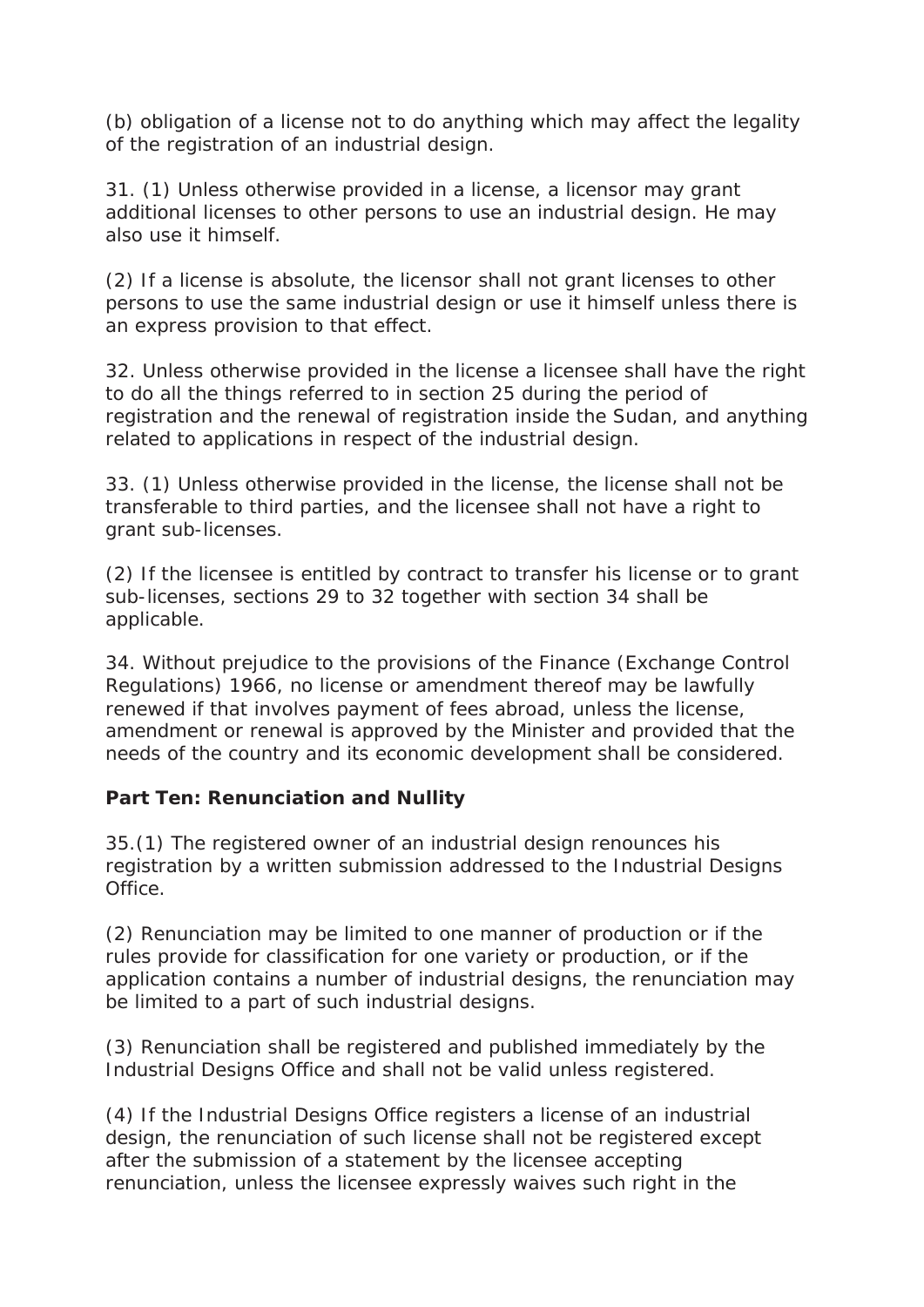license.

36. (1) The Court shall on the application of any person having a legal interest or any competent authority and after giving the registered owner an opportunity to make submissions declare a registration void if it was not made in accordance with section 6 (2) or if it did not comply with the conditions in sections 6 (1) and 7, the Court with regard to section 7 (2), shall not take into consideration any reasons not existing at the time of issuing the decision of nullity.

(2) In the case of an application, which includes many industrial designs and where the reasons for avoidance of registration relate to some of them only, the registration shall be declared void in relation only to them.

37. (1) Whenever a registration is finally declared wholly or partially void, the registration shall be deemed, within the limits of the declaration void with effect from the date of such registration.

(2) Provided that if there were licenses granted the Court may decide that avoidance of registration does not necessitate the refund of money paid by a licensee.

(3) Whenever a declaration of avoidance is final, the registrar of the Court shall notify the Industrial Designs Office and that office shall record it in the register and publish it as soon as possible.

**Part Eleven: Infringement of Rights Conferred by Registration of Industrial Designs**

38.(1) The registered owner of an industrial design whose rights conferred on him by section 26 are threatened with infringement or are infringed may take legal proceedings necessary to prevent such infringement or stop its continuation.

(2) In the case of infringement of the aforesaid rights, the registered owner of the industrial design may apply for damages or any other civil remedy.

39. (1) Any intentional infringement of the rights of a registered owner of an industrial design under section 25 shall be deemed an offence.

(2) Such an offence shall be punishable with imprisonment for a term not exceeding six months or with a fine of Ls. 1,000 or with both; provided that the maximum penalty shall be doubled if the offender has been convicted of a similar offence within 5 years preceding this offence.

40. (1) Any license may require the registered owner of an industrial